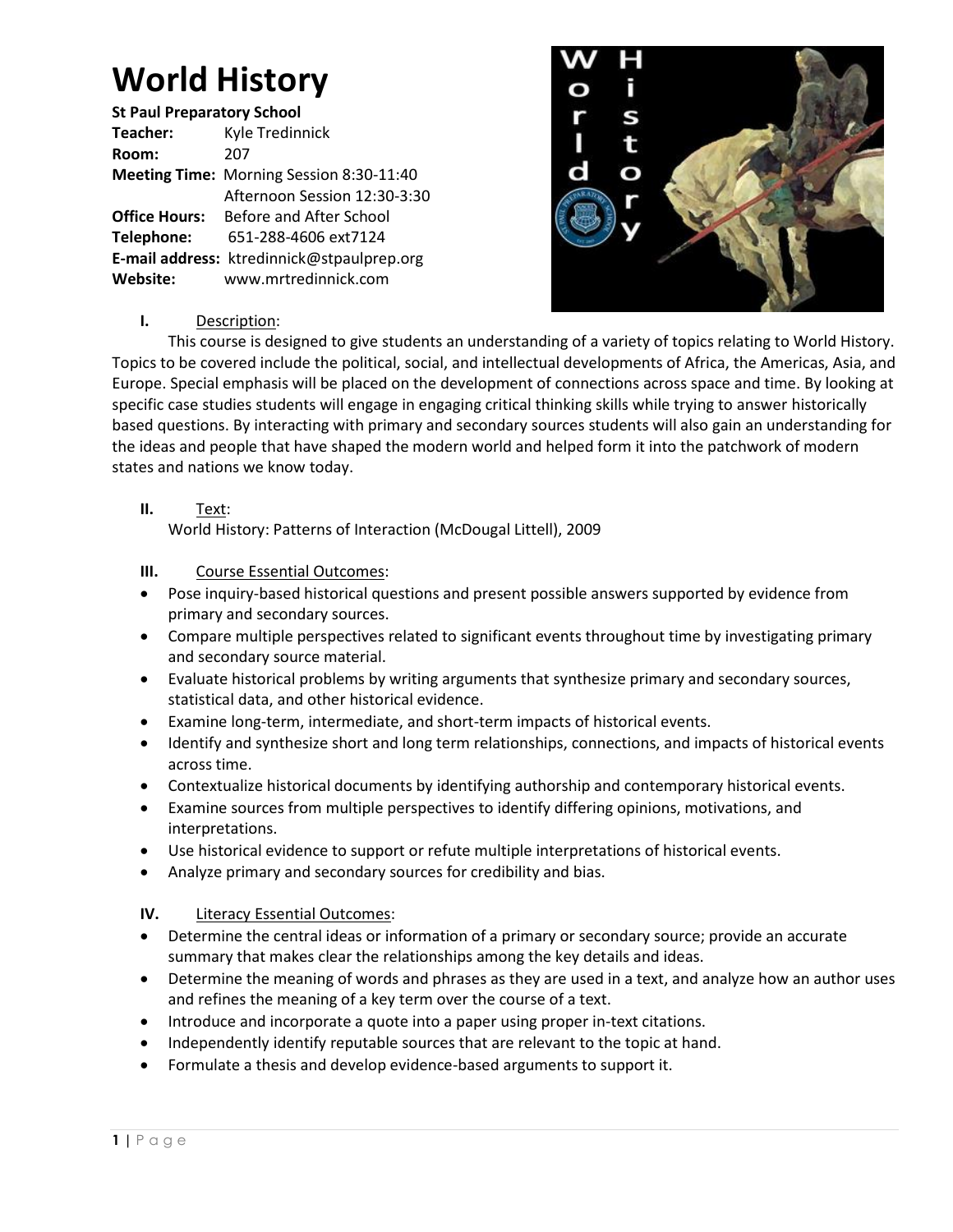## **V.** Course Content Objectives:

- Students will answer the question **"**Which method of de-colonization do you think would provide the most stability in the transfer of power?". Students will need to support their assertions with primary and secondary sources.
- Students will analyze and record their observations of Imperialism in Africa and its effect on those involved.
- Students will examine the relationships Europe has with their colonies and examine how those relationships changed from the  $15<sup>th</sup>$  to the 20<sup>th</sup> centuries. Students will be required to explain and identify these relationships during their unit tests.
- By looking at and identifying key points of Winston Churchill's Iron Curtain Speech and verbally discuss the implications and reasoning for it. This will lead into a discussion of the cultural and political sentiments of the time.
- By looking at a number of primary sources from Africans and Europeans during the imperial era students will identify the differing opinions, motivations, and interpretations of Imperialism.
- During the lecture students will identify bias and credibility of different primary accounts from Africans and Europeans involved in the slave trade. Students will record their observations and hand them in as exit cards.

# **VI.** Course Literacy Objectives:

- Students arrange primary and secondary sources based on content for use in a graded essay.
- Students are given a number of essential class based vocabulary words which they will be required to use in a number of formative assessments throughout the course of the unit, and then again in unit tests throughout the course of the year.
- Students properly use, and cite a quotations and sources in a minor research paper while being coached along.
- Students are required to properly use and cite sources and in-text citations in their end of year final project.
- Students independently find and properly cite supportive evidence to support their arguments.
- Students are required to decide the positive and negative aspects of the dropping of the atomic bomb. They will formulate a thesis and then defend the thesis with their paper.

## **VII.** Historical Skills:

- 1. Periodization Periodization is the organization of chunks of history based on major shifts in Art, Wars, Political Structures, ideologies/religion, Economics, etc… By breaking history into the study of sub-categories it is possible to better understand shifts in each of the categories.
- 2. Causality and Multiple Causality Causality is the long-term, immediate, and short-term causes, for a particular event. The goal of learning causality is to try and better understand how events are always the reaction to something else.
- 3. Phenomena and Experiences More than just a textbook definition of a particular period (such as the Enlightenment) and be able to make educated comparisons with other events.
- 4. Point of View Looking at a particular primary source to determine historical background, bias, and objectivity.
- 5. Differences in Experience History is often different depending on factors such as gender, race, social class, nationality.
- 6. Development or Construction of Identity Studying how particular groups' perceptions of themselves have changed over time and place.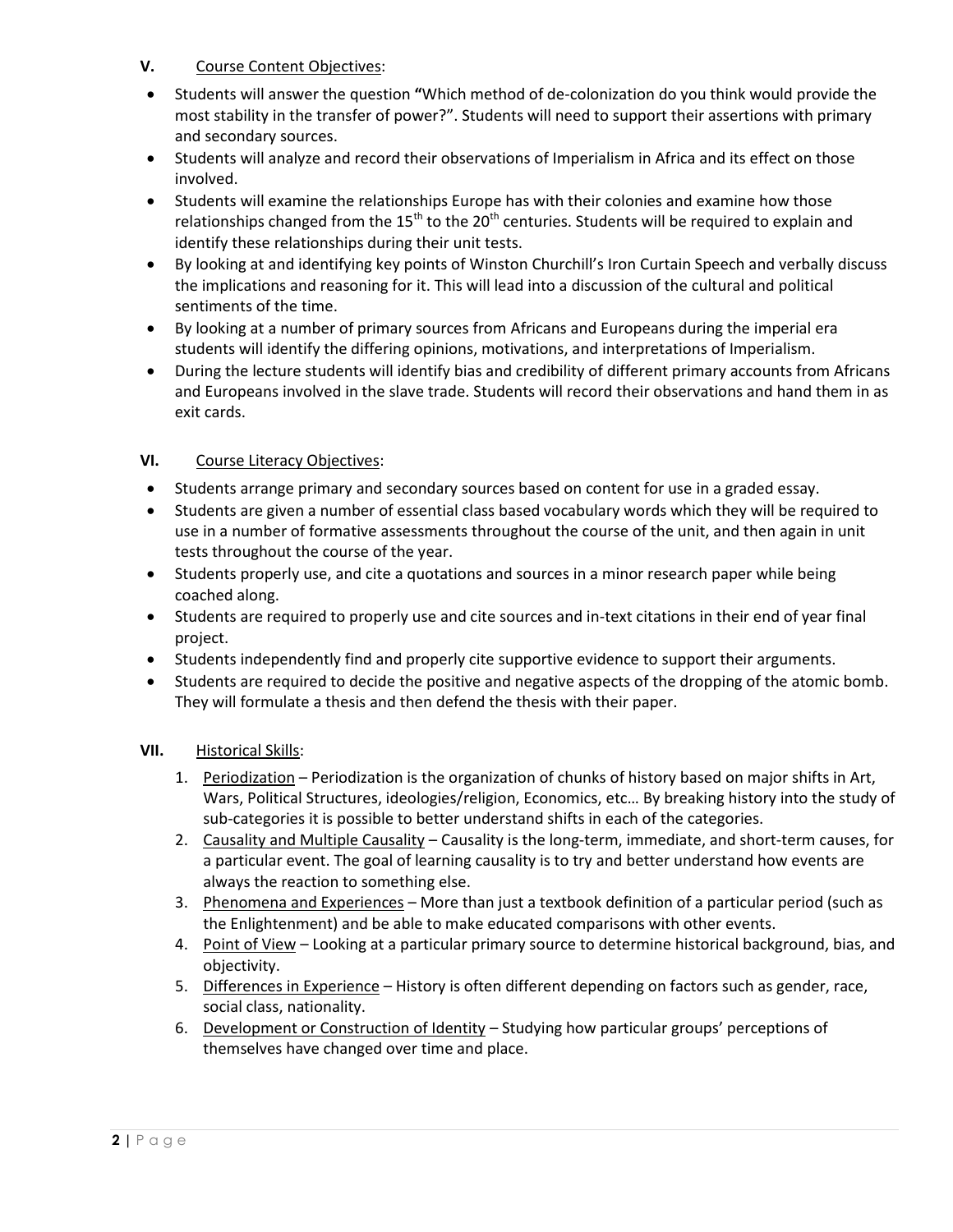#### **VIII.** Classroom Policies:

- Students need to be respectful to the teacher, other students, themselves, and the classroom.
- Students will be required to do their best every day.
- Students will be required to ask questions, complete work on time, come to class on time with the correct materials, and take the time to help other students.
	- o *Late work will be reduced to 85% at time it is due, 75% the next class period,50% two class periods later, no credit afterward.*
		- *Any student caught copying another student's assignments will be given a 0 on the Assignment and may face additional consequences.*
	- o *Students who miss a test with an excused absence will have to arrange a time with Mr. Tredinnick within 2 class periods to make it up. (Lunch, Before or After school)*
	- o **Tests missed with an unexcused absence or Tardy will not be allowed to be made up**
- Students will need to bring a pen/pencil, notebook, journal, and textbook to class every day.
- Students will be required to speak English in the class.
- Cell Phones and other electronics need to be put away by the time the bell rings!
	- o Any electronics remaining in use will be confiscated for the class period for the first offense, and the rest of the day for any offense after that.
	- o Failure to do so will be viewed as insubordination and be referred to Principal.
	- $\circ$  If you are expecting an important call you must have a note from the front desk authorizing you to take it.
	- o Electronics used for classroom use (dictionaries, taking notes, etc…) will be assessed at the teacher's discretion.

#### **IX.** Resources:

Additional Readings will be assigned throughout the course of the semester

#### **X.** Grading Scale:

|                                                 |  | в |               |  | D |          |
|-------------------------------------------------|--|---|---------------|--|---|----------|
|                                                 |  |   | $+$ $ +$ $ +$ |  |   |          |
| 97- 94- 90- 87- 84- 80- 77- 74- 70- 67- 64- 60- |  |   |               |  |   | Below 60 |
| 100 96 93 89 86 83 79 76 73 69 66 63            |  |   |               |  |   | Percent  |

**XI.** Evaluation: Class Participation - 10 percent of grade Homework – 45 percent of grade Tests and Quizzes – 45 percent of grade

## **XI.** Course Schedule:

**Week 1: African History from Pre-European Contact to Present**

Monday: Pre-Contact Empires of Africa

- School orientation

+ Class and School Expectations

- Spread of Islam into North Africa (Notes 1.1)

- Case Study: Mansa Musa (Assignment 1.1)

**HW:** Reading - Pre-Contact African Empires

**HW:** Write-Up - On bottom of Mansa Musa Case Study Assignment Page

Tuesday: Late Empires and European Contact

- The Bantu Migration

+ The Bantu Migration Illustrated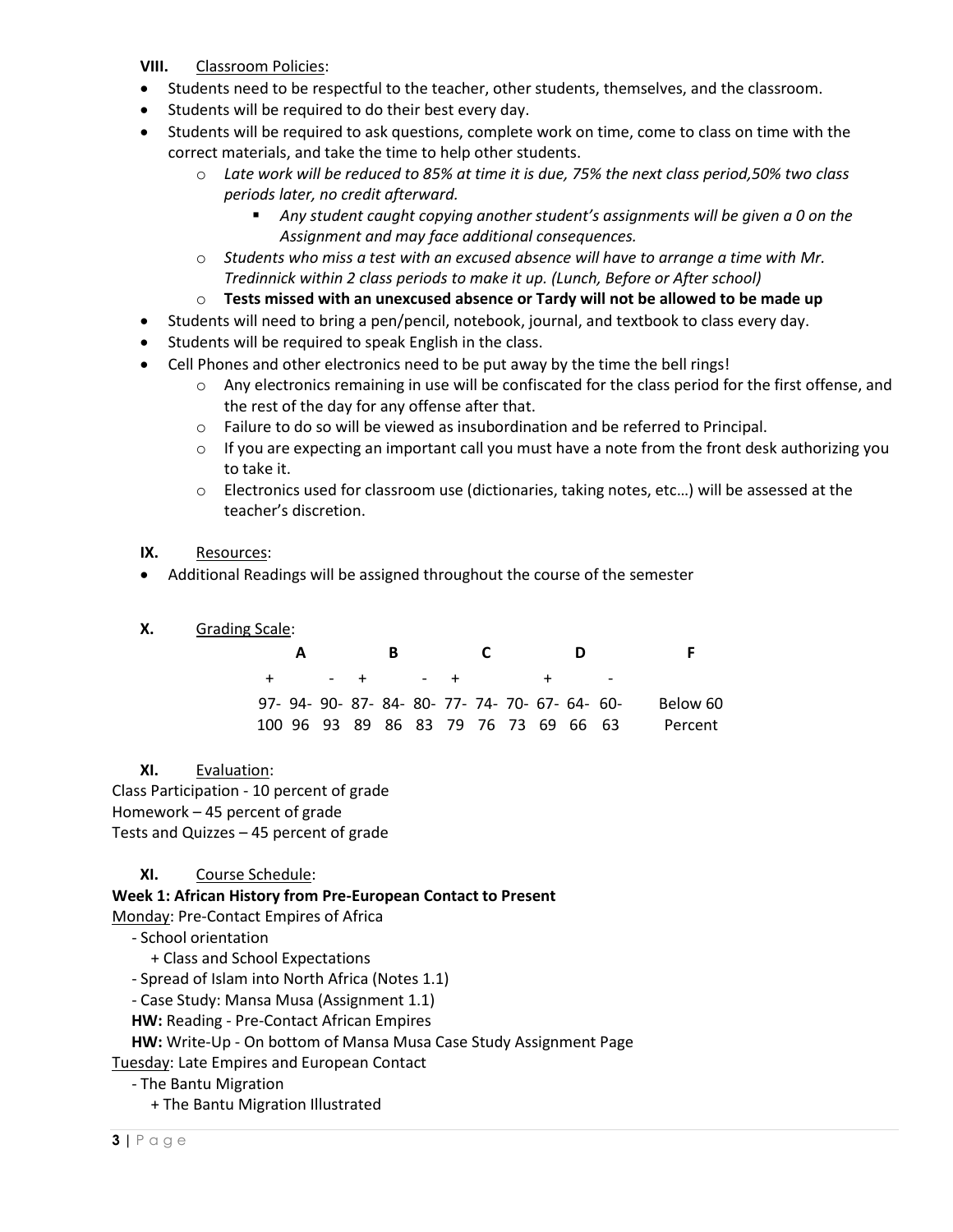+ Case Study: South Africa and the Bantu Migration (Assignment 1.2)

- Pre-Colonial Empires of Sub-Saharan Africa (Notes 1.2)

**HW:** Reading - Colonization and the Slave Trade

Wednesday: Colonization and Exploration, and Imperialism

- The Slave Trade (Notes 1.3)

- The Imperial Era

+ Berlin Conference Activity

**HW**: Berlin Conference reflection due tomorrow

**HW:** Exploration and Early Imperialism

Thursday: The Early Modern Era and De-Colonization

- Perspective of Colonization and Imperialism (Assignment 1.4)

- Approaches to Decolonization Notes (Notes 1.4)

**HW:** Reading - Imperialism and the Modern Era

**HW:** Which method of de-colonization do you think would provide the most stability in the transfer of power? Defend you answer using the Assertion, Reasoning, Evidence Method

Friday: Modern Africa

- Modern Issues in African History (Notes 1.5)

- In-Class Review

- Unit I Test - African History: Pre-European to Present

#### **Week 2: History of the Americas from Pre-European Contact to Present**

Monday: Early Civilizations of the Americas

- Early Civilizations of the Americas (Notes 2.1)

- America Before Columbus (Assignment 2.1)

**HW:** Reading - America's Forgotten City: Cahokia

Tuesday: Pre-Columbian American Empires

- Pre-Columbian Empires of the Americas (Notes 2.2)

- Inca-Maya-Aztec Venn Diagram (Assignment 2.2)

+ In Class Discussion

**HW:** Reading - The Iroquois Confederacy

Wednesday: European Contact and Colonization

- Europeans in the New World (Notes 2.3)

- Two Worlds Collide Newspaper Article (Assignment 2.3)

**HW:** Meeting of Cortez and Montezuma (Assignment 2.4)

Thursday: South American Independence

- Independence Leaders Pamphlet (Assignment 2.5)

**HW:** Independence Movements Leaders (Assignment 2.6)

Friday: Modern Latin America

- The Americas since 1898 (Notes 2.5)

- Unit II Test - The Americas: Pre-European to Present

## **Week 3: World History from 1400-1918**

Monday: Nationalism

- Origins of Nationalism (Notes 3.1)

- Case Study: Unification of Italy vs. Germany (Assignment 3.1)

**HW:** Finish if not completed

Tuesday: Industrialism

- The Industrial Revolution (Notes 3.2)

+ Case Study: Japanese Industrialism (Assignment 3.2)

**HW:** Difference between Adam Smith and Karl Marx (Reading 3.1)